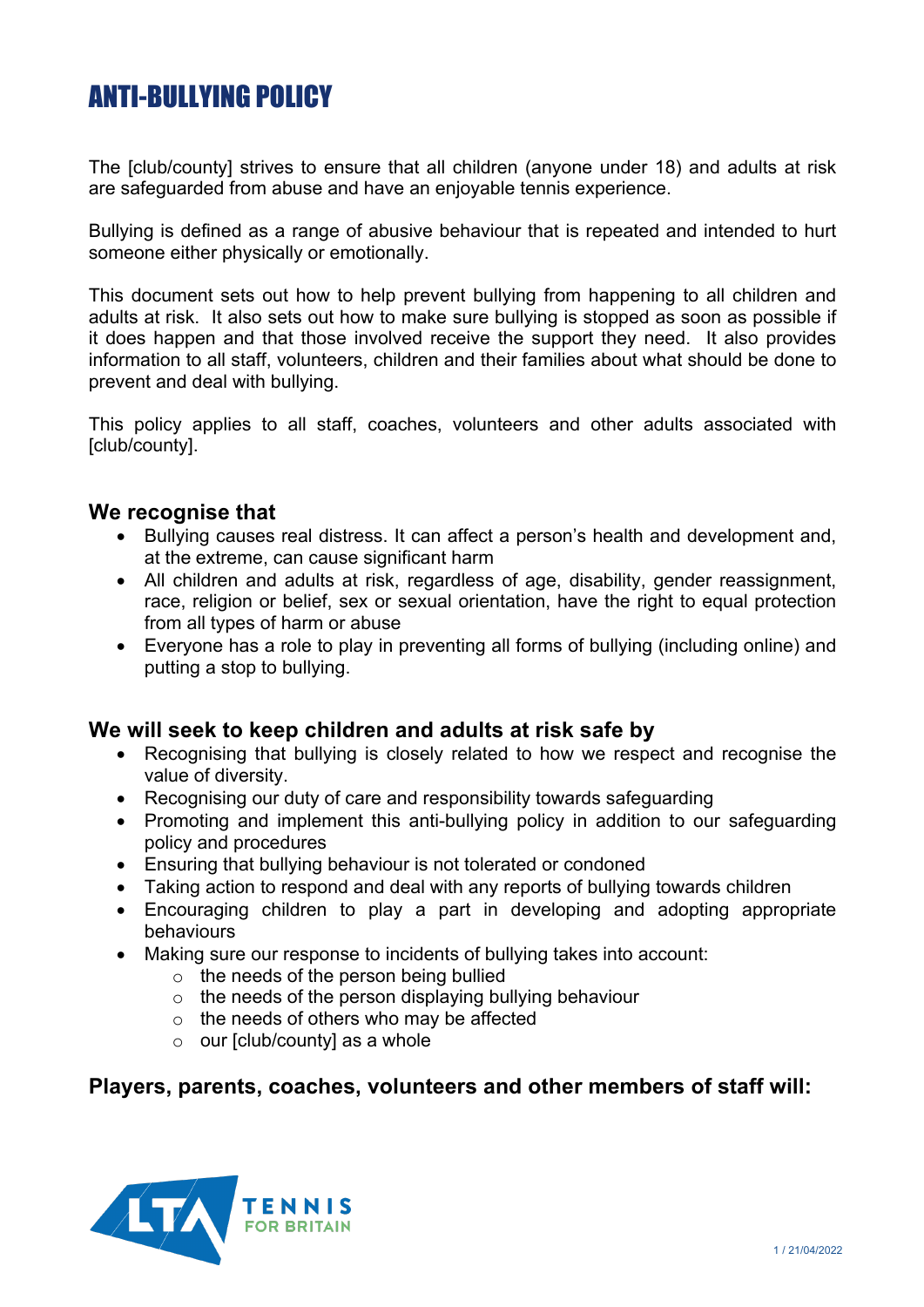- Encourage individuals to speak out about bullying behaviour and report incidents of bullying behaviour they see to the Welfare Officer / County Safeguarding Officer (or suitable alternative county representative, e.g. county coach, tournament organiser etc).
- Respect every child's need for, and right to, a play environment where safety, security, praise, recognition and opportunity for taking responsibility are available
- Respect the feelings and views of others
- Recognise that everyone is important and equal, and that our differences make each of us special and worthy of being valued
- Show appreciation of others by acknowledging individual qualities, contributions and progress
- Ensure safety by having rules and practices carefully explained and displayed for all to see

## **Supporting children**

- We'll let children know who will listen to and support them
- We'll create an "open door" ethos where children feel confident to talk to an adult about bullying behaviour
- Potential barriers to talking (including those associated with a child's disability or impairment) will be acknowledged and addressed at the outset to enable children to speak out
- Anyone who reports an incident of bullying will be listened to carefully and reports will be taken seriously
- Any reported experience of bullying behaviour will be investigated and will involve listening carefully to all those involved
- Children experiencing bullying behaviour will be supported and helped to uphold their right to play and live in a safe environment
- Those who display bullying behaviour will be supported and encouraged to develop better relationships
- We'll make sure that any sanctions are proportionate and fair

## **Support to the parents/carers**

- Any experience of bullying behaviour will be discussed with the child's parents or carers
- Parents will be consulted on action to be taken (for both victim and bully)
- Information and advice on coping with bullying will be made available
- Support will be offered to parents, including information from other agencies or support lines

## **Related policies and procedures**

This policy should be read alongside our [club/county] policies and procedures, including:

- Safeguarding policy
- Diversity and inclusion policy
- Code of conduct for staff and volunteers
- Online safety and communication policy